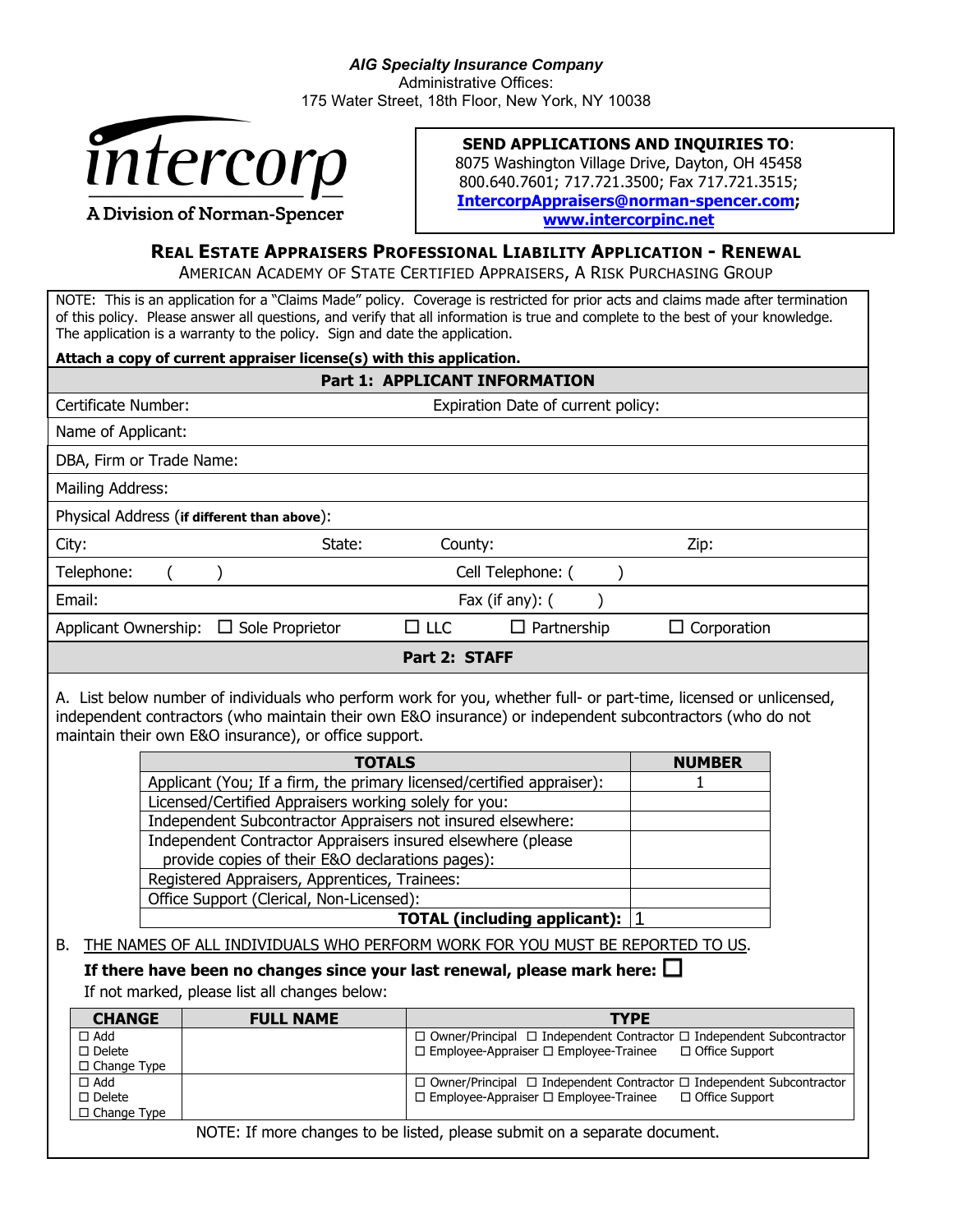| <b>Part 3: UNDERWRITING INFORMATION</b> |                                                                                                                                                                                                                                                                                                            |                                      |  |
|-----------------------------------------|------------------------------------------------------------------------------------------------------------------------------------------------------------------------------------------------------------------------------------------------------------------------------------------------------------|--------------------------------------|--|
|                                         | A. Does Applicant control, own, or engage in any other business?<br>If YES, please explain:                                                                                                                                                                                                                | $\Box$ Yes $\blacksquare$ No         |  |
|                                         | B. Is Applicant controlled, owned, or managed by any other person,<br>partnership, or corporation?<br>If YES, please explain: ______                                                                                                                                                                       | $\Box$ Yes $\blacksquare$ No         |  |
|                                         | C. Does Applicant perform Review Appraisals?<br>If YES, percentage of your income derived from this activity?                                                                                                                                                                                              | $\Box$ Yes $\blacksquare$ No<br>$\%$ |  |
|                                         | D. Indicate data sources you use for verifying information for accuracy and maintaining quality control<br>over all appraisals produced by your office (check all that apply):<br>□ MLS/Trend □ NDC (National Data Collectors) □ Public Records □ Lease Abstracts<br>$\Box$ Other (Describe source) $\Box$ |                                      |  |
|                                         | E. Complete the following for all types of properties appraised, and indicate gross income derived from each.                                                                                                                                                                                              |                                      |  |

|                                                      | <b>Last 12 Months</b> |                 | <b>Projected Next 12 Months</b> |                 |
|------------------------------------------------------|-----------------------|-----------------|---------------------------------|-----------------|
|                                                      | \$ Gross Income       | # of Appraisals | \$ Gross Income                 | # of Appraisals |
| <b>RESIDENTIAL PROPERTIES</b>                        |                       |                 |                                 |                 |
| Residential Properties as defined<br>below           | \$                    |                 | \$                              |                 |
| <b>COMMERCIAL PROPERTIES</b>                         |                       |                 |                                 |                 |
| A. Industrial Buildings                              | \$                    |                 | \$                              |                 |
| B. Multi-family, Condos, or                          | \$                    |                 | \$                              |                 |
| Apartments (10 or more units)                        |                       |                 |                                 |                 |
| C. Agriculture or Farm Land                          | \$                    |                 | \$                              |                 |
| D. Shopping Centers                                  | \$                    |                 | \$                              |                 |
| E. Retail Stores or Offices                          | \$                    |                 | \$                              |                 |
| F. Vacant Land-Other than Single<br>residential lots | \$                    |                 | \$                              |                 |
| G. Other property                                    | \$                    |                 | \$                              |                 |
| (Describe:                                           |                       |                 |                                 |                 |
| <b>TOTALS:</b>                                       | \$0                   | $\mathbf 0$     | \$0                             | ∩               |

## **Residential Properties** mean**:**

1. Single-family 3. Vacant Land for Single residential lots only; and/or 2. Multi-family, Condos, or Apartments (1-9 units) 4. Any other residential property.

F. Do you perform appraisals on properties undergoing condo conversions?

□ No □ Yes; If yes; attach Supplement For New Construction Developments/Condo Conversions.

G. In the past year, have you performed any single appraisal with property values in excess of \$3,000,000?  $\Box$  No  $\Box$  Yes; if yes, list and describe the three (3) largest appraisals performed within the last twelve months.

|                | <b>CLIENT</b>                                              | <b>APPRAISED</b><br><b>VALUE</b>                         | <b>DESCRIPTION OF WORK</b>                                       |  |  |
|----------------|------------------------------------------------------------|----------------------------------------------------------|------------------------------------------------------------------|--|--|
|                |                                                            |                                                          |                                                                  |  |  |
| $\overline{2}$ |                                                            |                                                          |                                                                  |  |  |
| 3              |                                                            |                                                          |                                                                  |  |  |
|                | <b>Part 4: COVERAGES</b>                                   |                                                          |                                                                  |  |  |
| А.             | Limit of Liability:                                        | $\Box$ \$250,000/\$250,000<br>$\Box$ \$500,000/\$500,000 | $\Box$ \$1,000,000/\$1,000,000<br>$\Box$ \$1,000,000/\$2,000,000 |  |  |
| В.             | Deductible Requested: $\Box$ \$1,000.                      |                                                          | $\square$ \$2,500.<br>$\square$ \$5,000.                         |  |  |
| C.             | Optional Coverage Requested:<br>$\square$ Yes $\square$ No |                                                          | Real Estate Appraisal Management Company Extension               |  |  |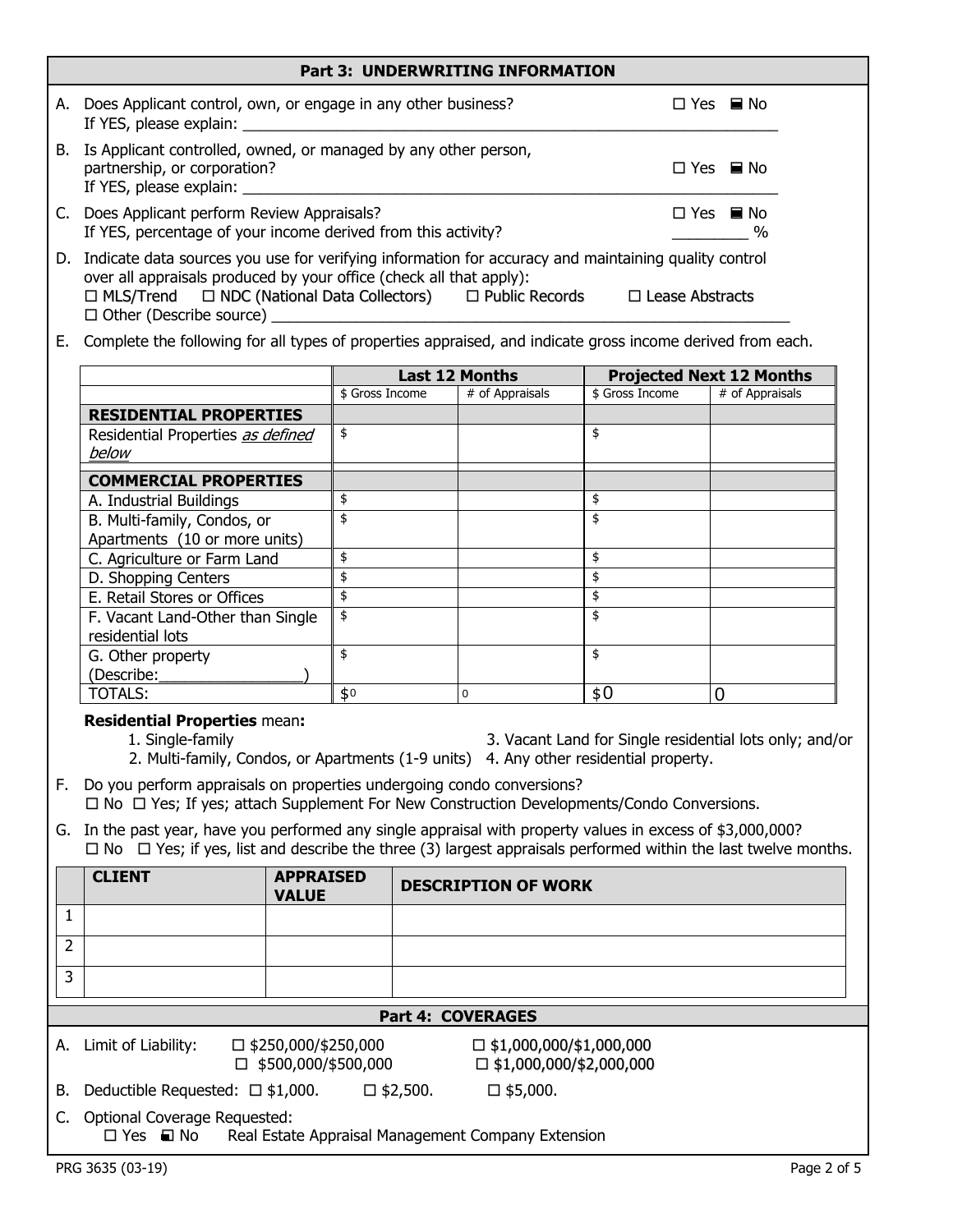|  | <b>Part 5: REPRESENTATIONS &amp; WARRANTIES</b> |
|--|-------------------------------------------------|
|--|-------------------------------------------------|

| A. Is the Applicant, or any of the individuals who perform work for you, aware of any circumstance, incident or<br>complaint which may lead to the filing of a claim or disciplinary action against the Applicant or against any<br>individuals who perform work for you? If yes, please provide details in Explanation Section below.<br>$\Box$ Yes; please provide details in Explanation Section below.<br>$\square$ No                                                                                                                                                                                                                                                                                                                                                                                                                       |                                                                                                                                                                           |                                                                                                                                                                                                                                            |                                                                 |  |
|--------------------------------------------------------------------------------------------------------------------------------------------------------------------------------------------------------------------------------------------------------------------------------------------------------------------------------------------------------------------------------------------------------------------------------------------------------------------------------------------------------------------------------------------------------------------------------------------------------------------------------------------------------------------------------------------------------------------------------------------------------------------------------------------------------------------------------------------------|---------------------------------------------------------------------------------------------------------------------------------------------------------------------------|--------------------------------------------------------------------------------------------------------------------------------------------------------------------------------------------------------------------------------------------|-----------------------------------------------------------------|--|
|                                                                                                                                                                                                                                                                                                                                                                                                                                                                                                                                                                                                                                                                                                                                                                                                                                                  | B. As a result of professional activities, has the Applicant or any of the individuals<br>$\square$ No<br>listed in Part 2 ever been the subject of any of the following: |                                                                                                                                                                                                                                            |                                                                 |  |
| $\bullet$<br>$\bullet$                                                                                                                                                                                                                                                                                                                                                                                                                                                                                                                                                                                                                                                                                                                                                                                                                           | A claim;<br>association, state licensing board, or other regulatory body; or                                                                                              | A complaint OR disciplinary action by any real estate appraiser                                                                                                                                                                            | $\Box$ Yes; Previously reported.<br>Info on file with Intercorp |  |
| $\bullet$                                                                                                                                                                                                                                                                                                                                                                                                                                                                                                                                                                                                                                                                                                                                                                                                                                        | The notification of a <b>pending investigation</b> by any real estate                                                                                                     | appraiser association, state licensing board, or other regulatory body?                                                                                                                                                                    | $\Box$ Yes; If not reported,<br>attach explanation.             |  |
| $\square$ No                                                                                                                                                                                                                                                                                                                                                                                                                                                                                                                                                                                                                                                                                                                                                                                                                                     |                                                                                                                                                                           | C. In the past 12 months, have there been any changes in your operation that were not reported?<br>$\Box$ Yes; please provide details in Explanation Section below.                                                                        |                                                                 |  |
|                                                                                                                                                                                                                                                                                                                                                                                                                                                                                                                                                                                                                                                                                                                                                                                                                                                  |                                                                                                                                                                           | D. Has applicant had a foreclosure, repossession, bankruptcy or filed for bankruptcy during the last five (5) years?                                                                                                                       |                                                                 |  |
| _No                                                                                                                                                                                                                                                                                                                                                                                                                                                                                                                                                                                                                                                                                                                                                                                                                                              | $\Box$ Yes; please provide information:                                                                                                                                   |                                                                                                                                                                                                                                            |                                                                 |  |
| <b>Occurrence</b><br><b>Date</b>                                                                                                                                                                                                                                                                                                                                                                                                                                                                                                                                                                                                                                                                                                                                                                                                                 | <b>Explanation</b>                                                                                                                                                        | <b>Resolution</b>                                                                                                                                                                                                                          | <b>Resolution Date</b>                                          |  |
|                                                                                                                                                                                                                                                                                                                                                                                                                                                                                                                                                                                                                                                                                                                                                                                                                                                  |                                                                                                                                                                           |                                                                                                                                                                                                                                            |                                                                 |  |
| <b>Explanation Section:</b>                                                                                                                                                                                                                                                                                                                                                                                                                                                                                                                                                                                                                                                                                                                                                                                                                      |                                                                                                                                                                           |                                                                                                                                                                                                                                            |                                                                 |  |
|                                                                                                                                                                                                                                                                                                                                                                                                                                                                                                                                                                                                                                                                                                                                                                                                                                                  |                                                                                                                                                                           | <b>Representations</b>                                                                                                                                                                                                                     |                                                                 |  |
| AND MADE PART HEREOF.                                                                                                                                                                                                                                                                                                                                                                                                                                                                                                                                                                                                                                                                                                                                                                                                                            |                                                                                                                                                                           | ALL WRITTEN STATEMENTS AND MATERIALS FURNISHED TO THE INSURANCE COMPANY WHICH THIS APPLICATION IS SUBMITTED (HEREIN<br>CALLED THE COMPANY) IN CONJUNCTION WITH THIS APPLICATION ARE HEREBY INCORPORATED BY REFERENCE INTO THIS APPLICATION |                                                                 |  |
| THIS APPLICATION DOES NOT BIND THE APPLICANT TO BUY, OR THE COMPANY TO ISSUE THE INSURANCE, BUT IT IS AGREED THAT THIS<br>FORM SHALL BE THE BASIS OF THE CONTRACT SHOULD INSURANCE BE PROVIDED, AND IT WILL BE ATTACHED TO AND MADE PART OF THE<br>INSURANCE. THE UNDERSIGNED APPLICANT DECLARES THAT IF THE INFORMATION SUPPLIED ON THIS APPLICATION CHANGES BETWEEN<br>THE DATE OF THIS APPLICATION AND THE TIME WHEN THE INSURANCE IS BOUND, THE APPLICANT WILL IMMEDIATELY NOTIFY THE COMPANY<br>OF SUCH CHANGES, AND THE COMPANY MAY WITHDRAW OR MODIFY ANY OUTSTANDING QUOTATIONS AND/OR AUTHORIZATION OR<br>AGREEMENT TO BIND THE INSURANCE.                                                                                                                                                                                              |                                                                                                                                                                           |                                                                                                                                                                                                                                            |                                                                 |  |
| THE UNDERSIGNED AUTHORIZED REPRESENTATIVE OF THE APPLICANT DECLARES THAT (1) THE STATEMENTS SET FORTH HEREIN ARE<br>TRUE, AND (2) IF THE INFORMATION SUPPLIED IN THIS APPLICATION OR SUPPLEMENTAL APPLICATIONS CHANGES BETWEEN THE DATE OF<br>THIS APPLICATION AND THE EFFECTIVE DATE OF THE INSURANCE, THE UNDERSIGNED WILL IMMEDIATELY NOTIFY THE COMPANY OF SUCH<br>CHANGES AND THE COMPANY MAY WITHDRAW OR MODIFY ANY OUTSTANDING QUOTATIONS AND/OR AGREEMENT TO BIND THE INSURANCE.<br>FURTHERMORE, SIGNING THIS FORM DOES NOT BIND THE APPLICANT OR THE COMPANY TO COMPLETE THIS INSURANCE.<br>IF INSURANCE IS PROVIDED THE APPLICATION IS ATTACHED TO AND MADE PART OF THE POLICY SO IT IS<br>NECESSARY THAT ALL QUESTIONS BE ANSWERED IN DETAIL. THE APPLICATION AND ALL RELEVANT<br>DOCUMENTS WILL BE ATTACHED AT THE TIME OF DELIVERY. |                                                                                                                                                                           |                                                                                                                                                                                                                                            |                                                                 |  |
| PLEASE READ THE FOLLOWING CAREFULLY AND SIGN BELOW WHERE INDICATED. IF INSURANCE IS PROVIDED, THIS SIGNED STATEMENT<br>WILL BE INCLUDED.                                                                                                                                                                                                                                                                                                                                                                                                                                                                                                                                                                                                                                                                                                         |                                                                                                                                                                           |                                                                                                                                                                                                                                            |                                                                 |  |
| The Applicant hereby acknowledges that he/she/it is aware that the limit of liability contained in this policy shall be reduced, and may be completely<br>exhausted, by the costs of claim expenses and, in such event, the Company shall not be liable for the costs of claim expenses or for the amount of any<br>judgment or settlement to the extent that such exceeds the limit of liability of this policy.                                                                                                                                                                                                                                                                                                                                                                                                                                |                                                                                                                                                                           |                                                                                                                                                                                                                                            |                                                                 |  |
| The Applicant hereby further acknowledges that he/she/it is aware that claim expenses costs or defense expenses that are incurred shall be applied to the<br>deductible amount. No coverage will be effected until the Company's receipt and acceptance of application and premium payment.                                                                                                                                                                                                                                                                                                                                                                                                                                                                                                                                                      |                                                                                                                                                                           |                                                                                                                                                                                                                                            |                                                                 |  |
| By signing this application, I certify that I am compliant with the licensing/certification laws of my state(s), and I am conducting my appraisals in accordance<br>with Uniform Standards of Professional Appraisal Practice.                                                                                                                                                                                                                                                                                                                                                                                                                                                                                                                                                                                                                   |                                                                                                                                                                           |                                                                                                                                                                                                                                            |                                                                 |  |
| Signature of Owner, Partner or Principal of Applicant<br><b>Applicant's Printed Name</b>                                                                                                                                                                                                                                                                                                                                                                                                                                                                                                                                                                                                                                                                                                                                                         |                                                                                                                                                                           |                                                                                                                                                                                                                                            |                                                                 |  |
| <b>Title</b>                                                                                                                                                                                                                                                                                                                                                                                                                                                                                                                                                                                                                                                                                                                                                                                                                                     |                                                                                                                                                                           | <b>Date</b>                                                                                                                                                                                                                                |                                                                 |  |
| Agent/Producer Name                                                                                                                                                                                                                                                                                                                                                                                                                                                                                                                                                                                                                                                                                                                                                                                                                              | License #                                                                                                                                                                 | Date                                                                                                                                                                                                                                       |                                                                 |  |
|                                                                                                                                                                                                                                                                                                                                                                                                                                                                                                                                                                                                                                                                                                                                                                                                                                                  |                                                                                                                                                                           | NOTE: Your quotation, policy documents and other communication will utilize email as the preferred form of delivery unless you inform us otherwise (Eav                                                                                    |                                                                 |  |

 $\,$  and other communication will utilize email as the preferred form of delivery unless you inform us otherwise. (Fax NOTE: Your quotation, policy documen<br>or US Mail are available alternatives.)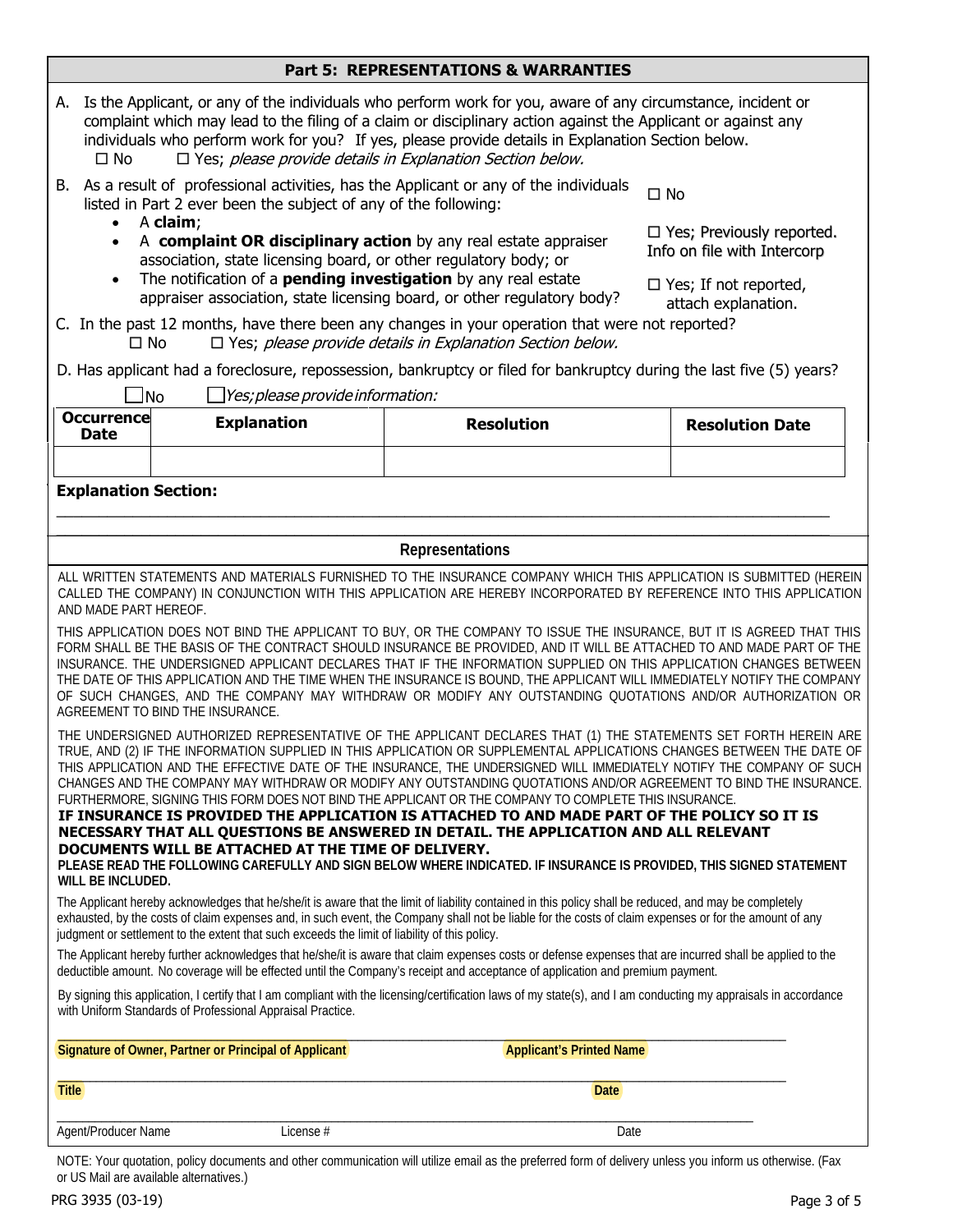## **FRAUD WARNING:**

**NOTICE TO APPLICANTS:** ANY PERSON WHO KNOWINGLY AND WITH INTENT TO DEFRAUD ANY INSURANCE COMPANY OR OTHER PERSON FILES AN APPLICATION FOR INSURANCE OR STATEMENT OF CLAIM CONTAINING ANY MATERIALLY FALSE INFORMATION OR, CONCEALS, FOR THE PURPOSE OF MISLEADING, INFORMATION CONCERNING ANY FACT MATERIAL THERETO, COMMITS A FRAUDULENT ACT, WHICH IS A CRIME AND MAY SUBJECT SUCH PERSON TO CRIMINAL AND CIVIL PENALTIES.

**NOTICE TO ARKANSAS, NEW MEXICO AND WEST VIRGINIA APPLICANTS:** ANY PERSON WHO KNOWINGLY PRESENTS A FALSE OR FRAUDULENT CLAIM FOR PAYMENT OF A LOSS OR BENEFIT, OR KNOWINGLY PRESENTS FALSE INFORMATION IN AN APPLICATION FOR INSURANCE IS GUILTY OF A CRIME AND MAY BE SUBJECT TO FINES AND CONFINEMENT IN PRISON.

**NOTICE TO COLORADO APPLICANTS**: IT IS UNLAWFUL TO KNOWINGLY PROVIDE FALSE, INCOMPLETE, OR MISLEADING FACTS OR INFORMATION TO AN INSURANCE COMPANY FOR THE PURPOSE OF DEFRAUDING OR ATTEMPTING TO DEFRAUD THE COMPANY. PENALTIES MAY INCLUDE IMPRISONMENT, FINES, DENIAL OF INSURANCE, AND CIVIL DAMAGES. ANY INSURANCE COMPANY OR AGENT OF AN INSURANCE COMPANY WHO KNOWINGLY PROVIDES FALSE, INCOMPLETE, OR MISLEADING FACTS OR INFORMATION TO A POLICYHOLDER OR CLAIMANT FOR THE PURPOSE OF DEFRAUDING OR ATTEMPTING TO DEFRAUD THE POLICYHOLDER OR CLAIMANT WITH REGARD TO A SETTLEMENT OR AWARD PAYABLE FROM INSURANCE PROCEEDS SHALL BE REPORTED TO THE COLORADO DIVISION OF INSURANCE WITHIN THE DEPARTMENT OF REGULATORY AUTHORITIES

**NOTICE TO DISTRICT OF COLUMBIA APPLICANTS:** WARNING: IT IS A CRIME TO PROVIDE FALSE OR MISLEADING INFORMATION TO AN INSURER FOR THE PURPOSE OF DEFRAUDING THE INSURER OR ANY OTHER PERSON. PENALTIES INCLUDE IMPRISONMENT AND/OR FINES. IN ADDITION, AN INSURER MAY DENY INSURANCE BENEFITS IF FALSE INFORMATION MATERIALLY RELATED TO A CLAIM WAS PROVIDED BY THE APPLICANT.

**NOTICE TO FLORIDA APPLICANTS**: ANY PERSON WHO KNOWINGLY AND WITH INTENT TO INJURE, DEFRAUD, OR DECEIVE ANY INSURER FILES A STATEMENT OF CLAIM OR AN APPLICATION CONTAINING ANY FALSE, INCOMPLETE OR MISLEADING INFORMATION IS GUILTY OF A FELONY IN THE THIRD DEGREE.

**NOTICE TO KENTUCKY APPLICANTS:** ANY PERSON WHO KNOWINGLY AND WITH INTENT TO DEFRAUD ANY INSURANCE COMPANY OR OTHER PERSON FILES AN APPLICATION FOR INSURANCE CONTAINING ANY MATERIALLY FALSE INFORMATION, OR CONCEALS FOR THE PURPOSE OF MISLEADING, INFORMATION CONCERNING ANY FACT MATERIAL THERETO, COMMITS A FRAUDULENT INSURANCE ACT, WHICH IS A CRIME.

**NOTICE TO LOUISIANA APPLICANTS:** ANY PERSON WHO KNOWINGLY PRESENTS A FALSE OR FRAUDULENT CLAIM FOR PAYMENT OF A LOSS OR BENEFIT OR KNOWINGLY PRESENTS FALSE INFORMATION IN AN APPLICATION FOR INSURANCE IS GUILTY OF A CRIME AND MAY BE SUBJECT TO FINES AND CONFINEMENT IN PRISON.

**NOTICE TO MAINE APPLICANTS:** IT IS A CRIME TO KNOWINGLY PROVIDE FALSE, INCOMPLETE OR MISLEADING INFORMATION TO AN INSURANCE COMPANY FOR THE PURPOSE OF DEFRAUDING THE COMPANY. PENALTIES MAY INCLUDE IMPRISONMENT, FINES OR A DENIAL OF INSURANCE BENEFITS.

**NOTICE TO MARYLAND APPLICANTS:** ANY PERSON WHO KNOWINGLY AND WILLFULLY PRESENTS A FALSE OR FRAUDULENT CLAIM FOR PAYMENT OF A LOSS OR BENEFIT OR WHO KNOWINGLY AND WILLFULLY PRESENTS FALSE INFORMATION IN AN APPLICATION FOR INSURANCE IS GUILTY OF A CRIME AND MAY BE SUBJECT TO FINES AND CONFINEMENT IN PRISON.

**NOTICE TO MINNESOTA APPLICANTS:** A PERSON WHO FILES A CLAIM WITH INTENT TO DEFRAUD OR HELPS COMMIT A FRAUD AGAINST AN INSURER IS GUILTY OF A CRIME.

**NOTICE TO NEW JERSEY APPLICANTS**: ANY PERSON WHO INCLUDES ANY FALSE OR MISLEADING INFORMATION ON AN APPLICATION FOR AN INSURANCE POLICY IS SUBJECT TO CRIMINAL AND CIVIL PENALTIES.